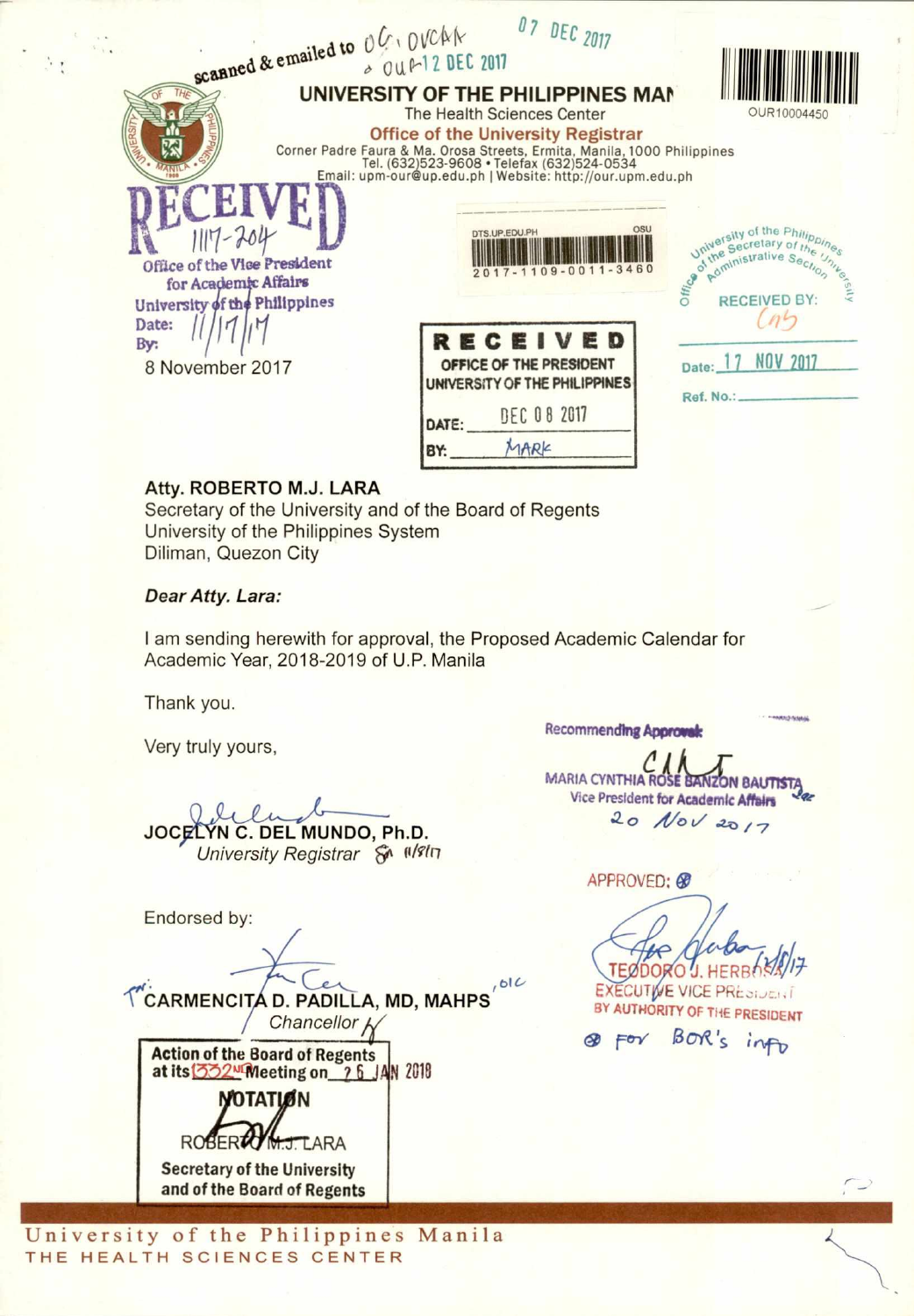## **University of the Philippines Manila PROPOSED ACADEMIC CALENDAR 2018-2019**

|                                                                                                                                                                                                         | <b>FIRST SEMESTER 2018</b>             | <b>SECOND SEMESTER 2019</b>                                                                             | <b>MID-YEAR TERM 2019*</b>             |
|---------------------------------------------------------------------------------------------------------------------------------------------------------------------------------------------------------|----------------------------------------|---------------------------------------------------------------------------------------------------------|----------------------------------------|
| Physical Examination for incoming first year Students                                                                                                                                                   | 26 April, Thu-3 May, Thu               |                                                                                                         |                                        |
| Deadline for shifting & transfer students to file application for<br>admission (For 1st Sem)                                                                                                            | 15 June, Fri                           |                                                                                                         |                                        |
| <b>REGISTRATION FOR FIRST YEAR STUDENTS</b>                                                                                                                                                             | 3 May Thu-10 May Thu                   |                                                                                                         |                                        |
| Removal examination period                                                                                                                                                                              | 13 Jul Fri-23 Jul Mon                  | 03 Jan Mon-14 Jan Mon                                                                                   | 03 June Mon-05 Jun Wed                 |
| Validation for advanced credits                                                                                                                                                                         | 9 Jul Mon-2 Aug Thu                    | 02 Jan Wed-25 Jan Fri                                                                                   |                                        |
| <b>GENERAL REGISTRATION:</b><br>First Year & Graduating Students<br><b>Other Students</b><br>SHS-Palo Leyte /1<br>SHS-Baler /1<br>SHS-Koronadal /1                                                      | 30 Jul Mon<br>31 Jul Tue-3 Aug Fri     | 7 Jan Mon<br>8 Jan Tue-14 Jan Mon                                                                       | 06 Jun Thu-07 Jun Fri                  |
| <b>START OF CLASSES</b>                                                                                                                                                                                 | 06 Aug Mon                             | 14 Jan Mon                                                                                              | 10 Jun Mon                             |
| Welcome Assembly for First Year Students                                                                                                                                                                | 06 Aug Mon                             |                                                                                                         |                                        |
|                                                                                                                                                                                                         |                                        |                                                                                                         |                                        |
| 51st<br>UPM Anniv. as the Health Sciences Center                                                                                                                                                        |                                        |                                                                                                         | 15 Jun Sat                             |
| 110 <sup>th</sup> UP Foundation Day                                                                                                                                                                     | June 18, Mon                           |                                                                                                         | 15 Jun Sat                             |
| Deadline for filing UPCAT Application:<br>For 2 <sup>nd</sup> Semester AY 2018-2019 and<br>1st Semester 2019-2020 admission<br>For Metro Manila schools<br>For non-Metro Manila schools                 | (c/o Office of the<br>Admissions, UPD) |                                                                                                         |                                        |
| Deadline for graduating students to file application for<br>graduation:<br>$1st$ Sem., 2018-2019 graduates<br>2 <sup>nd</sup> Sem., 2018-2019 graduates<br>Mid-Year Term, 2018-2019 graduates           | 20 Aug Mon                             | 29 Jan Tue                                                                                              | 20 Jun Thu                             |
| Deadline for colleges to submit to OUR the approved list of<br>Candidates for graduation as of the end of:<br>Mid-Year Term, 2017-2018<br>1st Sem., 2018-2019<br>2 <sup>nd</sup> Sem., 2018-2019        | 20 Aug Mon                             | 29 Jan Tue                                                                                              | 30 May Thu                             |
| Deadline for colleges to submit to OUR the tentative list of<br>Candidates for graduation as of the end of:<br>1st Sem., AY 2018-2019<br>2 <sup>nd</sup> Sem., AY 2018-2019<br>Mid-Year Term, 2018-2019 | 27 Aug Mon                             | 07 Feb Thurs                                                                                            | 21 Jun Thu                             |
| UNIVERSITY COUNCIL MEETINGS<br><b>Mid-Year Term, 2017-2018</b><br>1st Sem., 2018-2019<br>2 <sup>nd</sup> Sem., 2018-2019                                                                                | 14 Sept Fri                            | 08 Feb Fri                                                                                              | 14 Jun Fri                             |
| UP COLLEGE ADMISSION TEST (UPCAT)<br>For 2 <sup>nd</sup> Sem., AY 2018-2019 admission<br>For 1st Sem., AY 2019-2020 admission                                                                           | (c/o Office of the<br>Admissions, UPD) |                                                                                                         |                                        |
| Mid-Year                                                                                                                                                                                                | 2 Oct Tue                              | <b>6 Mar Wed</b>                                                                                        | 21 Jun Fri<br>$\overline{\phantom{a}}$ |
| <b>Scholars Convocation</b>                                                                                                                                                                             |                                        | 3rd/4th week of Apr                                                                                     |                                        |
| UPM Anniversary as an Autonomous Univ.                                                                                                                                                                  | 20 Oct Sat                             |                                                                                                         |                                        |
| Last day for graduating students to clear deficiencies<br>DEADLINE FOR DROPPING SUBJECTS                                                                                                                | 25 Oct Thu                             | 8 Apr Mon                                                                                               | 25 Jun Tue<br>03 Jul Wed               |
| DEADLINE FOR FILING LEAVE OF ABSENCE for stud. enrolled                                                                                                                                                 | 31 Oct Wed<br>17 Nov Sat               | 4 Apr Thu<br>30 Apr Tue                                                                                 | 10 July Wed                            |
| and not currently enrolled who wish to go on leave                                                                                                                                                      |                                        |                                                                                                         |                                        |
| <b>END OF CLASSES</b>                                                                                                                                                                                   | 05 Dec Wed                             | 15 May Wed                                                                                              | 10 Jul Wed                             |
| <b>Integration Period</b>                                                                                                                                                                               | 06 Dec Thu                             | 16 May Thu                                                                                              | 10 Jul Wed                             |
| FINAL EXAMINATION:                                                                                                                                                                                      |                                        |                                                                                                         |                                        |
| <b>Graduating Students</b>                                                                                                                                                                              | 07 Dec Fri-14 Dec Fri                  | 17 May Fri-22 May Wed                                                                                   |                                        |
| <b>Other Students</b><br>Lantern Parade                                                                                                                                                                 | 14 Dec Fri                             | 23 May Th-28 May Tue                                                                                    | 11 Jul Thu-12 Jul Fri                  |
| <b>Christmas Vacation</b>                                                                                                                                                                               | 15 Dec Sat                             |                                                                                                         |                                        |
| DEADLINE FOR SUBMISSION OF GRADES:<br><b>Graduating Students</b><br><b>VIOLTATOM</b><br><b>Other Students</b>                                                                                           | 17 Dec Mon<br>19 Dec Wed               | <b>3 June Mon</b><br>06 Jun Thu                                                                         | 22 Jul Mon                             |
| BOR MTG TO APPROVE GRADUATION                                                                                                                                                                           |                                        |                                                                                                         |                                        |
| <b>MENGLY</b><br>110 <sup>th</sup> COMMENCEMENT EXERCISES<br>Secretary of the University<br>and of the Board of Regents.                                                                                |                                        | 26 Jun Tue<br>- Manila<br>Palo<br>24 June Mon -<br>- Baler<br>28 June Fri<br>21 June Fri<br>- Koronadal |                                        |

\*For the Mid-Year Term session 3-unit lecture classes meet two (2) hours daily, Monday to Friday for a total of 24-class days.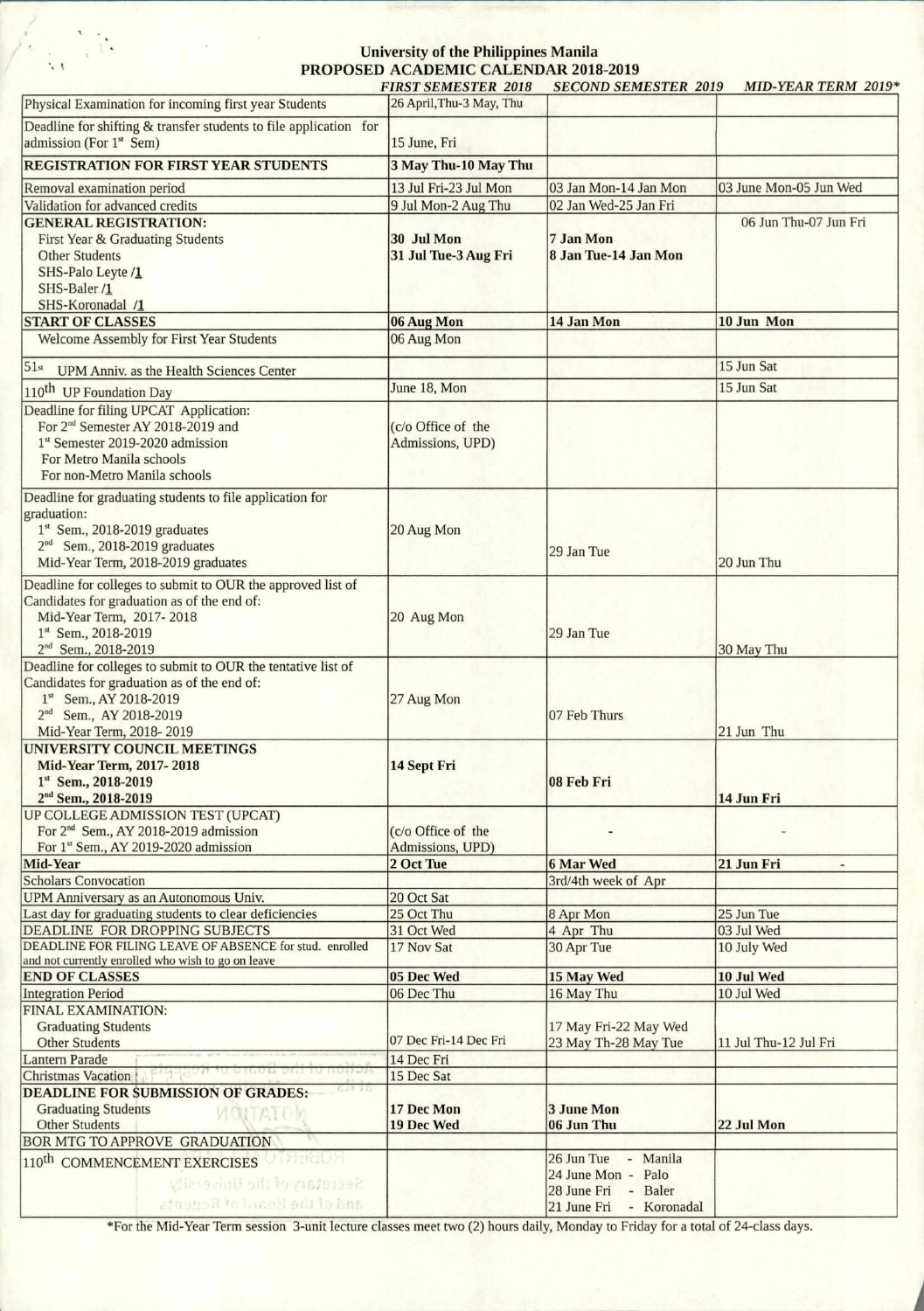